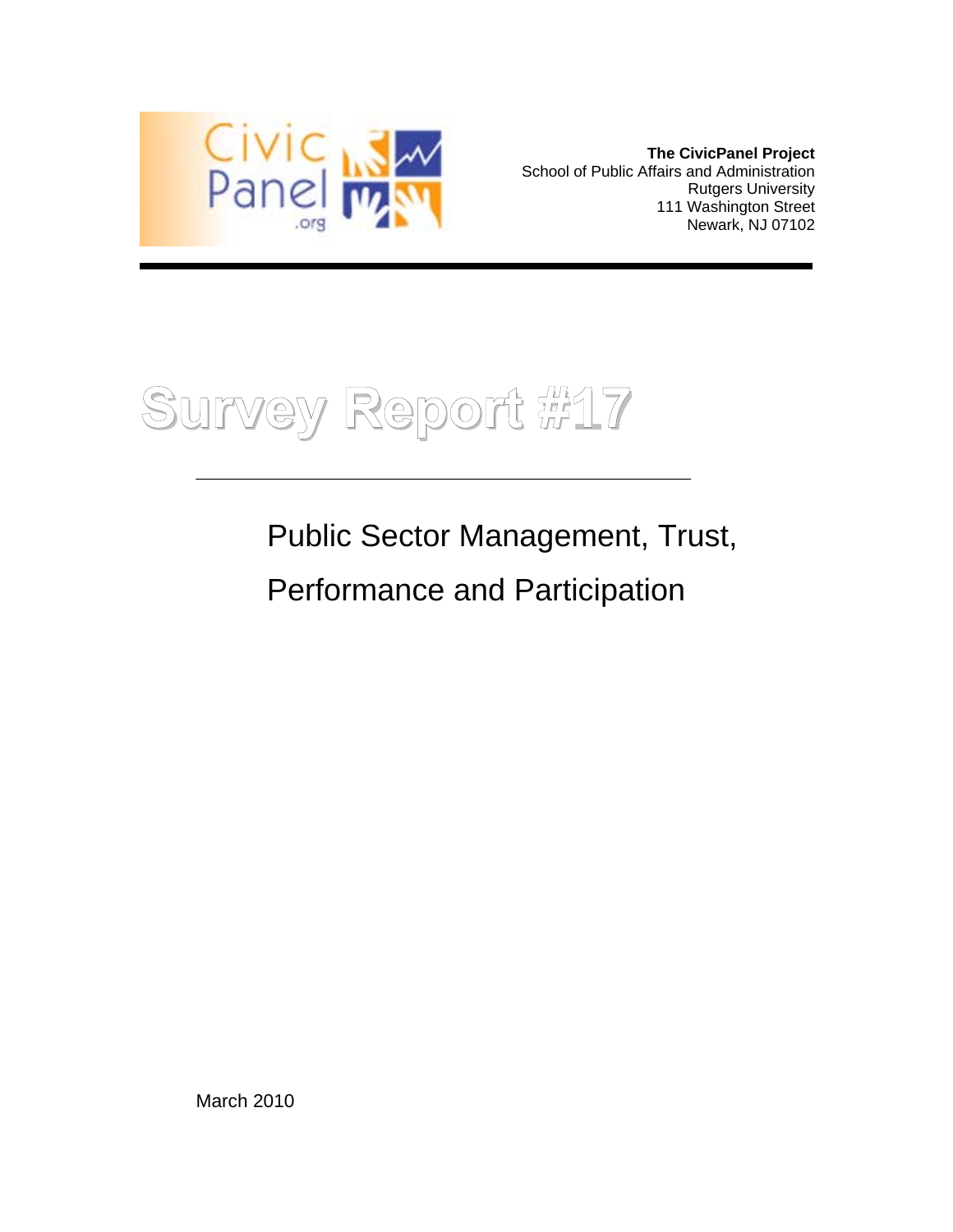## **About the Survey**

This Survey Report discusses findings of a CivicPanel online survey about citizens' views of public sector performance called the National Assessment of Performance of Public Administration (NAPPA). This survey replicates previous research conducted in Israel between 2001 and 2009 for academic purposes. As before, the survey focused on trust of government officials, satisfaction with public services, and perceptions of the public sector and its employees.

The survey was conducted in March 2010, and included online responses from 1,104 panelists.

## **About the Panel**

CivicPanel is an online panel of volunteers who sign up over the Internet to participate in the project's surveys. Panelists are recruited from online ads, web directories, and announcements sent by email to members of various nonprofit organizations that have partnered with CivicPanel (formerly eTownPanel) over the years.

It is important to point out that the panel is not a random sample, and thus the results are not scientifically projectable to the larger population.

For more information visit www.civicpanel.org or email civicpan@rutgers.edu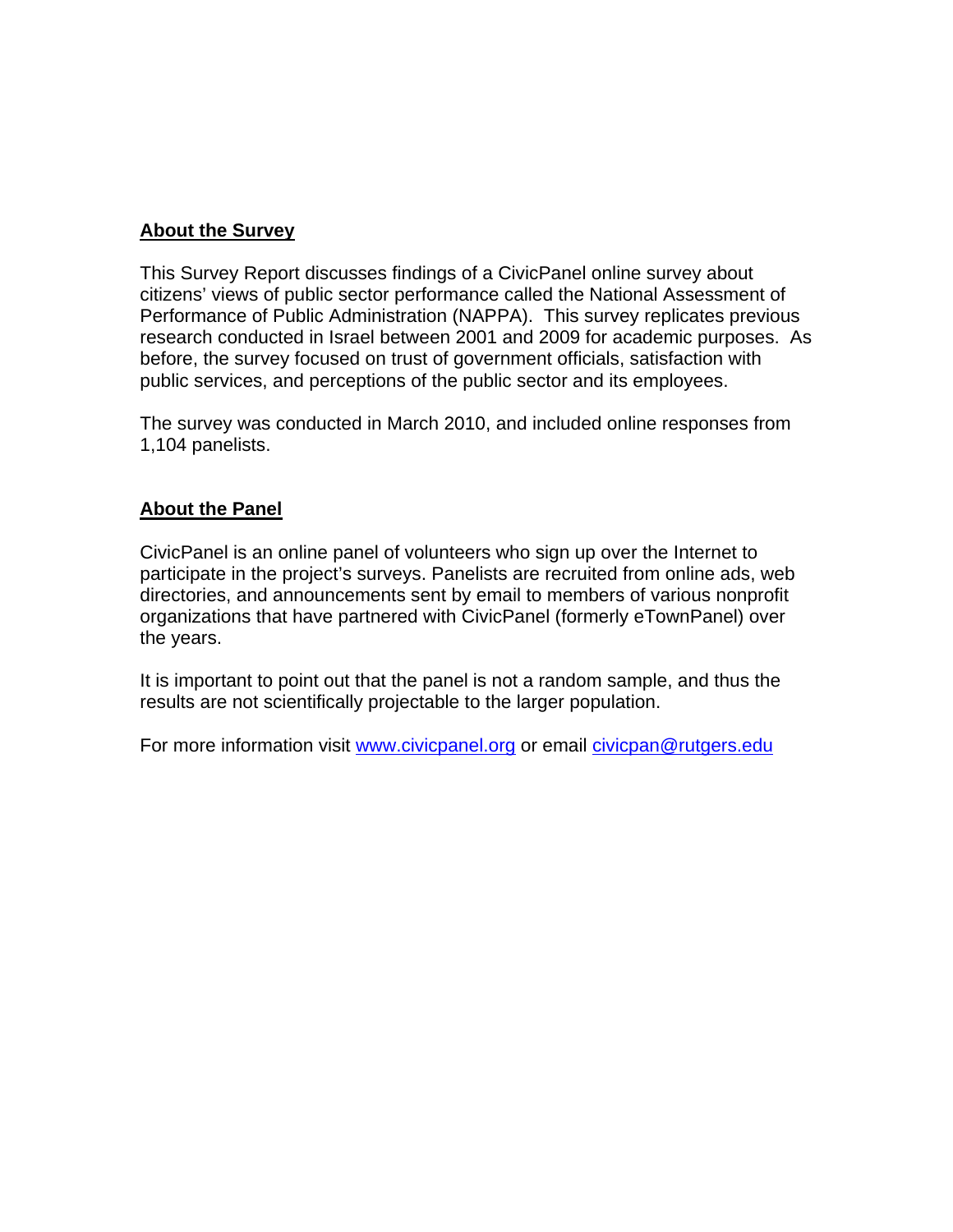| 1. Please rate your SATISFACTION with the services provided by the following agencies or institutions. |                             |                                 |                                                    |                       |                          |                          |
|--------------------------------------------------------------------------------------------------------|-----------------------------|---------------------------------|----------------------------------------------------|-----------------------|--------------------------|--------------------------|
|                                                                                                        | <b>Very</b><br>dissatisfied | <b>Somewhat</b><br>dissatisfied | <b>Neither</b><br>satisfied<br>nor<br>dissatisfied | Somewhat<br>satisfied | <b>Very</b><br>satisfied | <b>Response</b><br>Count |
| The US Forest Service                                                                                  | $3.1\%$ (29)                | $5.1\%$ (47)                    | 41.2% (382)                                        | 31.3%<br>(290)        | 19.4%<br>(180)           | 928                      |
| The Department of Homeland<br>Security                                                                 | 14.0% (130)                 | 21.6% (200)                     | 33.9% (314)                                        | 23.6%<br>(219)        | $6.9\%$ $(64)$           | 927                      |
| The Federal Reserve Board                                                                              | 15.7% (145)                 | 17.6% (162)                     | 44.9% (414)                                        | 16.3%<br>(150)        | 5.6% (52)                | 923                      |
| The Federal Bureau of<br>Investigation, or the FBI                                                     | 4.2% (39)                   | 10.9% (101)                     | 42.8% (398)                                        | 28.8%<br>(268)        | 13.2%<br>(123)           | 929                      |
| The Internal Revenue Service, or<br>the IRS                                                            | 16.1% (149)                 | 19.1% (177)                     | 37.2% (345)                                        | 19.7%<br>(183)        | 7.9% (73)                | 927                      |
| The Food and Drug Administration,<br>or FDA                                                            | 12.1% (112)                 | 22.7% (210)                     | 31.4% (291)                                        | 26.4%<br>(245)        | 7.4% (69)                | 927                      |
| The US Postal Service                                                                                  | $7.6\%$ (71)                | 14.3% (133)                     | 21.0% (195)                                        | 34.9%<br>(324)        | 22.2%<br>(206)           | 929                      |
| The Federal Courts                                                                                     | 12.0% (111)                 | 20.3% (188)                     | 39.3% (365)                                        | 22.0%<br>(204)        | $6.5\%$ (60)             | 928                      |
| The US Military                                                                                        | $4.7\%$ (44)                | $6.9\%$ (64)                    | 22.2% (206)                                        | 26.8%<br>(249)        | 39.4%<br>(366)           | 929                      |
| The US Congress                                                                                        | 36.9% (342)                 | 24.8% (230)                     | 20.5% (190)                                        | 13.9%<br>(129)        | $3.8\%$ (35)             | 926                      |
| The White House                                                                                        | 27.4% (253)                 | 19.3% (178)                     | 21.8% (201)                                        | 22.2%<br>(205)        | $9.4\%$ (87)             | 924                      |
| Public schools in your area                                                                            | 13.2% (122)                 | 18.0% (167)                     | 26.3% (244)                                        | 30.3%<br>(281)        | 12.2%<br>(113)           | 927                      |
| The local fire department                                                                              | $1.9\%$ (18)                | $2.6\%$ (24)                    | 17.3% (161)                                        | 32.4%<br>(301)        | 45.7%<br>(424)           | 928                      |
| The local police department                                                                            | $6.1\%$ (56)                | 12.9% (119)                     | 21.9% (203)                                        | 36.6%<br>(339)        | 22.5%<br>(208)           | 925                      |
| Hospitals or clinics in your area                                                                      | $6.5\%$ (60)                | 14.5% (134)                     | 19.5% (180)                                        | 38.7%<br>(358)        | 20.8%<br>(192)           | 924                      |

٦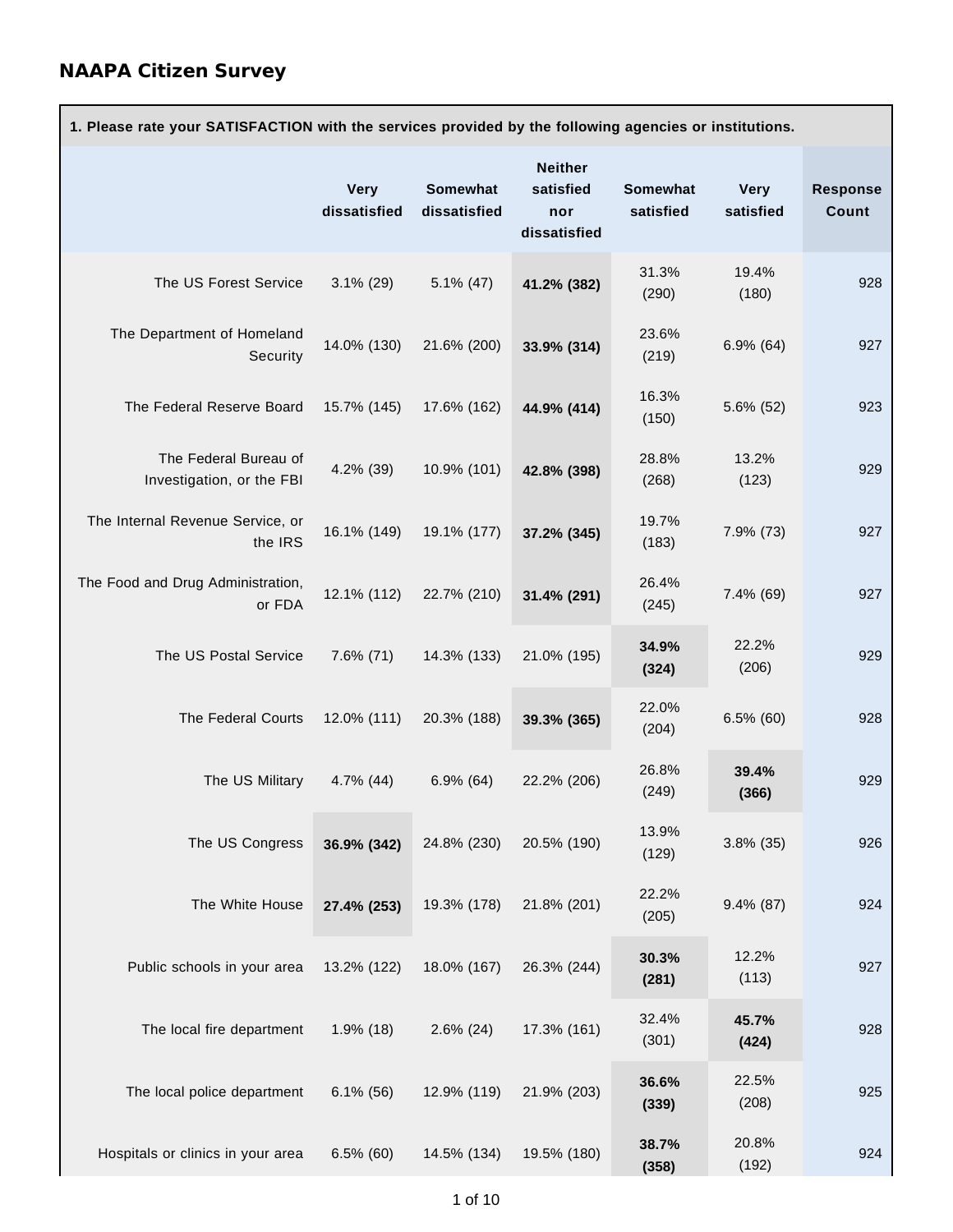| The Social Security Administration | 12.3% (114) | 21.0% (194) | 33.1% (306) | 22.9%<br>(212) | 10.7% (99)        | 925 |
|------------------------------------|-------------|-------------|-------------|----------------|-------------------|-----|
|                                    |             |             |             |                | answered question | 931 |
|                                    |             |             |             |                | skipped question  | 173 |

| 2. Now, please rate your level of TRUST in each of these agencies or institutions. |                   |                             |                                         |                          |                    |                          |
|------------------------------------------------------------------------------------|-------------------|-----------------------------|-----------------------------------------|--------------------------|--------------------|--------------------------|
|                                                                                    | Distrust a<br>lot | <b>Distrust</b><br>somewhat | <b>Neither</b><br>trust nor<br>distrust | <b>Trust</b><br>somewhat | <b>Trust a lot</b> | <b>Response</b><br>Count |
| The US Forest Service                                                              | $2.2\%$ (20)      | $3.7\%$ (33)                | 36.6% (327)                             | 33.1% (296)              | 24.3% (217)        | 893                      |
| The Department of Homeland<br>Security                                             | 14.2% (127)       | 20.4% (183)                 | 30.1% (270)                             | 27.5% (247)              | 7.8% (70)          | 897                      |
| The Federal Reserve Board                                                          | 16.4% (146)       | 18.5% (165)                 | 39.7% (354)                             | 18.8% (168)              | $6.6\%$ (59)       | 892                      |
| The Federal Bureau of<br>Investigation, or the FBI                                 | $9.3\%$ (83)      | 15.4% (138)                 | 32.7% (293)                             | 30.5% (274)              | 12.2% (109)        | 897                      |
| The Internal Revenue Service, or<br>the IRS                                        | 17.4% (156)       | 21.1% (189)                 | 32.5% (291)                             | 21.1% (189)              | 7.8% (70)          | 895                      |
| The Food and Drug Administration,<br>or FDA                                        | 13.4% (120)       | 23.0% (206)                 | 26.8% (240)                             | 29.1% (261)              | 7.8% (70)          | 897                      |
| The US Postal Service                                                              | 4.0% (36)         | $9.3\%$ (83)                | 24.8% (222)                             | 38.8% (347)              | 23.1% (207)        | 895                      |
| The Federal Courts                                                                 | 12.0% (107)       | 21.7% (194)                 | 33.0% (295)                             | 25.5% (228)              | 7.8% (70)          | 894                      |
| The US Military                                                                    | 4.1% (37)         | $8.9\%$ (80)                | 19.5% (174)                             | 31.9% (285)              | 35.6% (318)        | 894                      |
| The US Congress                                                                    | 40.4% (362)       | 23.7% (213)                 | 18.8% (169)                             | 13.7% (123)              | $3.3\%$ (30)       | 897                      |
| The White House                                                                    | 29.8% (267)       | 16.8% (151)                 | 18.6% (167)                             | 25.3% (227)              | $9.5\%$ (85)       | 897                      |
| Public schools in your area                                                        | 7.9% (71)         | 13.0% (116)                 | 28.9% (258)                             | 33.7% (301)              | 16.6% (148)        | 894                      |
| The local fire department                                                          | $1.2\%$ (11)      | $2.0\%$ (18)                | 14.8% (133)                             | 33.6% (301)              | 48.4% (434)        | 897                      |
| The local police department                                                        | $6.6\%$ (59)      | 11.6% (104)                 | 19.3% (173)                             | 37.0% (331)              | 25.5% (228)        | 895                      |
| Hospitals or clinics in your area                                                  | $5.3\%$ (47)      | 11.7% (104)                 | 20.9% (186)                             | 40.4% (360)              | 21.9% (195)        | 892                      |
| The Social Security Administration                                                 | 12.3% (110)       | 18.5% (166)                 | 30.8% (276)                             | 28.0% (251)              | 10.4% (93)         | 896                      |
|                                                                                    |                   |                             |                                         |                          | answered question  | 899                      |
|                                                                                    |                   |                             |                                         |                          |                    |                          |

**skipped question 205**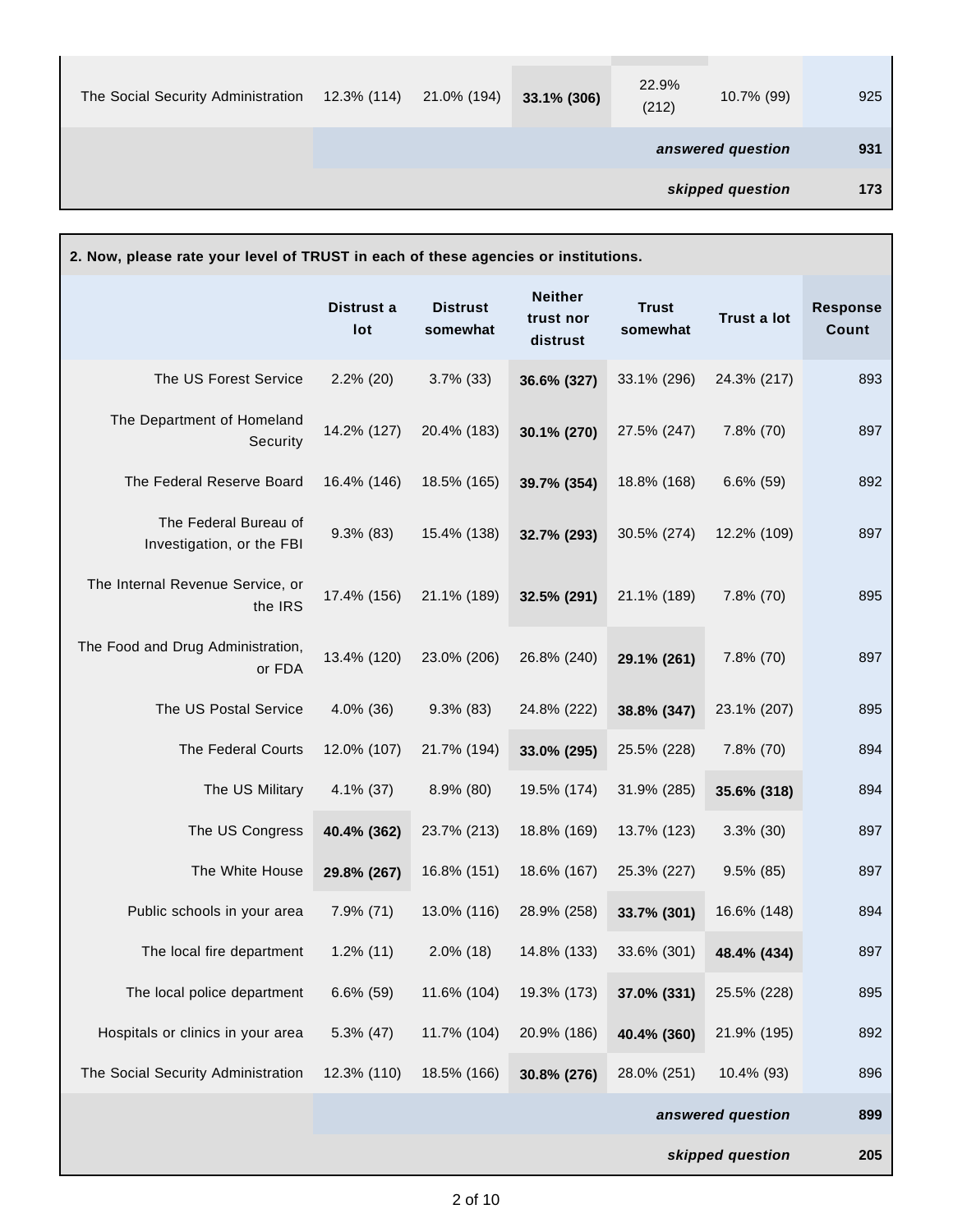| 3. Finally, we would like you to rate your TRUST of these officials or employees. |                   |                             |                                         |                          |              |                          |
|-----------------------------------------------------------------------------------|-------------------|-----------------------------|-----------------------------------------|--------------------------|--------------|--------------------------|
|                                                                                   | Distrust a<br>lot | <b>Distrust</b><br>somewhat | <b>Neither</b><br>trust nor<br>distrust | <b>Trust</b><br>somewhat | Trust a lot  | <b>Response</b><br>Count |
| US forest rangers                                                                 | $1.6\%$ (14)      | $1.6\%$ (14)                | 29.5% (262)                             | 35.9% (318)              | 31.5% (279)  | 887                      |
| Customs, border patrol, and airport<br>security agents                            | 7.9% (70)         | 16.1% (143)                 | 33.5% (298)                             | 30.7% (273)              | 11.9% (106)  | 890                      |
| Members of the Federal Reserve<br><b>Board</b>                                    | 16.7% (148)       | 20.8% (185)                 | 37.3% (331)                             | 18.2% (162)              | 7.0% (62)    | 888                      |
| FBI agents                                                                        | $6.7\%$ (59)      | 13.2% (117)                 | 34.5% (306)                             | 31.3% (277)              | 14.3% (127)  | 886                      |
| IRS auditors                                                                      | 14.8% (132)       | 24.0% (213)                 | 34.9% (310)                             | 19.8% (176)              | $6.5\%$ (58) | 889                      |
| FDA inspectors                                                                    | 11.8% (105)       | 20.5% (183)                 | 34.9% (311)                             | 24.1% (215)              | 8.7% (78)    | 892                      |
| US mail carriers                                                                  | $2.6\%$ (23)      | $3.9\%$ (35)                | 21.6% (193)                             | 42.4% (379)              | 29.5% (263)  | 893                      |
| Federal judges                                                                    | 11.3% (100)       | 20.7% (184)                 | 32.1% (285)                             | 27.9% (248)              | $8.0\%$ (71) | 888                      |
| <b>US</b> soldiers                                                                | $1.7\%$ (15)      | $3.3\%$ (29)                | 19.7% (175)                             | 28.4% (252)              | 47.0% (417)  | 888                      |
| <b>Members of Congress</b>                                                        | 38.2% (340)       | 25.1% (224)                 | 19.6% (175)                             | 13.9% (124)              | $3.1\%$ (28) | 891                      |
| The President                                                                     | 27.7% (247)       | 11.0% (98)                  | 19.2% (171)                             | 23.9% (213)              | 18.2% (162)  | 891                      |
| Public school teachers                                                            | 4.5% (40)         | $8.4\%$ (75)                | 28.3% (251)                             | 37.4% (332)              | 21.4% (190)  | 888                      |
| Firefighters                                                                      | $0.7\%$ (6)       | $1.0\%$ (9)                 | 14.2% (126)                             | 30.2% (268)              | 53.9% (479)  | 888                      |
| Police officers                                                                   | 4.6% (41)         | 12.2% (108)                 | 19.4% (172)                             | 40.7% (361)              | 23.1% (205)  | 887                      |
| Doctors and nurses                                                                | $2.0\%$ (18)      | $6.1\%$ (54)                | 19.0% (169)                             | 45.5% (404)              | 27.4% (243)  | 888                      |
| Social Security administrators                                                    | 11.0% (98)        | 18.4% (164)                 | 36.3% (323)                             | 24.5% (218)              | 9.9% (88)    | 891                      |
| answered question                                                                 |                   |                             |                                         |                          | 893          |                          |
| skipped question                                                                  |                   |                             |                                         |                          | 211          |                          |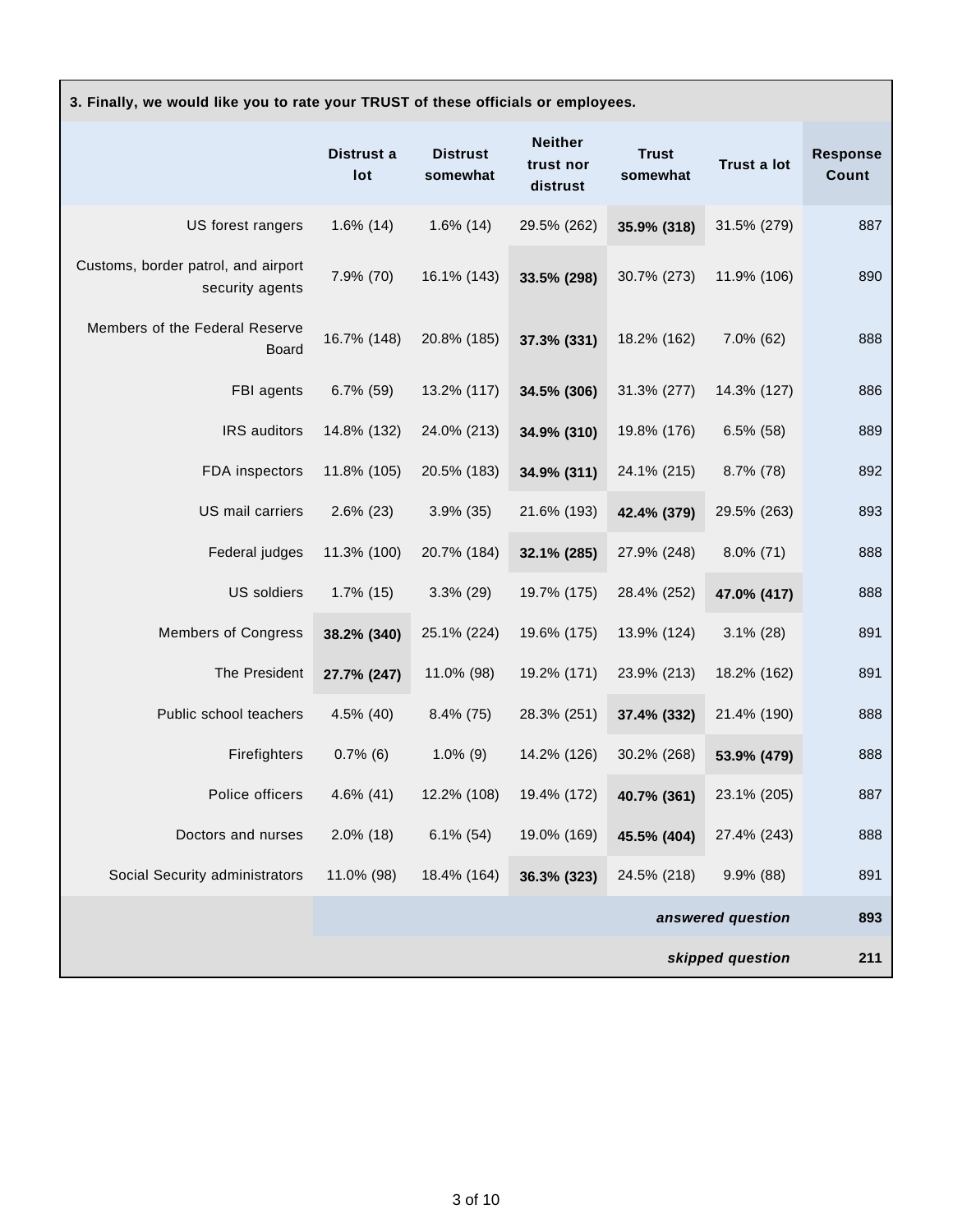| 4. Please tell us whether you agree, or disagree, with the following statements about the public sector in the US. |                 |                                         |       |                          |                          |
|--------------------------------------------------------------------------------------------------------------------|-----------------|-----------------------------------------|-------|--------------------------|--------------------------|
| Strongly<br>disagree                                                                                               | <b>Disagree</b> | <b>Neither</b><br>agree nor<br>disagree | Agree | <b>Strongly</b><br>agree | <b>Response</b><br>Count |

| Employees of the public sector are<br>professionals and highly qualified.                                                                    | 12.5% (106) | 22.9% (195) | 40.5% (344) | 18.9% (161) | $5.2\%$ (44) | 850 |
|----------------------------------------------------------------------------------------------------------------------------------------------|-------------|-------------|-------------|-------------|--------------|-----|
| The public sector employs only<br>high-quality individuals.                                                                                  | 23.8% (202) | 29.1% (247) | 31.4% (267) | 11.9% (101) | $3.8\%$ (32) | 849 |
| Public leadership and senior<br>management in the American public<br>sector are well qualified and have<br>high professional standards.      | 17.4% (148) | 23.9% (203) | 35.9% (305) | 17.8% (151) | $5.1\%$ (43) | 850 |
| Leaders of the public sector have a<br>clear vision and long range view as<br>to where we are going.                                         | 23.1% (197) | 26.5% (226) | 30.8% (262) | 15.1% (129) | 4.5% (38)    | 852 |
| The public sector takes public<br>criticism and suggestions for<br>improvement seriously.                                                    | 20.2% (172) | 28.3% (241) | 29.6% (252) | 17.4% (148) | 4.5% (38)    | 851 |
| Today, more than ever before, the<br>public sector is willing to be<br>exposed to the public and to the<br>media.                            | 18.4% (156) | 22.0% (187) | 31.4% (267) | 21.6% (183) | $6.6\%$ (56) | 849 |
| The public sector treats<br>deficiencies found by the state<br>comptroller seriously.                                                        | 13.8% (117) | 22.6% (192) | 40.7% (345) | 17.3% (147) | 5.5% (47)    | 848 |
| The public sector encourages its<br>employees to accept criticism and<br>use it to improve services for<br>citizens.                         | 19.0% (162) | 22.1% (188) | 36.4% (310) | 18.3% (156) | 4.2% (36)    | 852 |
| The public sector responds to public<br>requests quickly.                                                                                    | 24.5% (207) | 30.8% (260) | 28.0% (237) | 12.9% (109) | $3.8\%$ (32) | 845 |
| The public sector is efficient and<br>provides quality solutions for public<br>needs.                                                        | 21.0% (178) | 26.2% (222) | 30.7% (260) | 18.5% (157) | $3.7\%$ (31) | 848 |
| Compared with other counties, the<br>public sector in the US occupies a<br>leading position in developing<br>useful projects for the public. | 11.7% (99)  | 17.9% (152) | 40.0% (339) | 25.0% (212) | 5.4% (46)    | 848 |
| Citizens of this country receive                                                                                                             |             |             |             |             |              |     |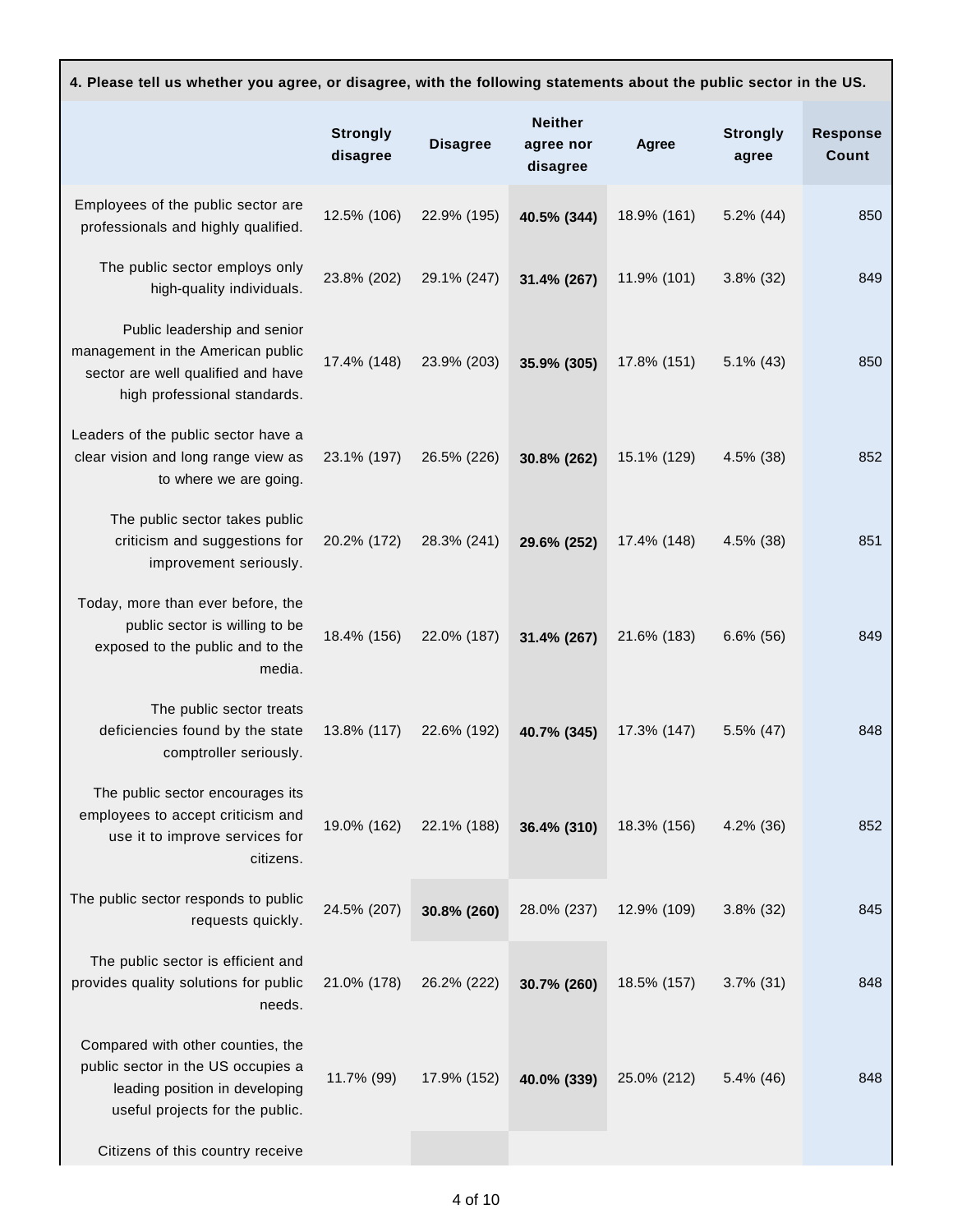| equal and fair treatment from public<br>officials.                                                                                          | 26.7% (226) | 28.7% (243) | 25.7% (217) | 15.4% (130) | $3.5\%$ (30)      | 846 |
|---------------------------------------------------------------------------------------------------------------------------------------------|-------------|-------------|-------------|-------------|-------------------|-----|
| The public sector formulates<br>promising new ideas which improve<br>citizens' quality of life.                                             | 15.3% (130) | 22.8% (194) | 37.7% (321) | 19.7% (168) | 4.5% (38)         | 851 |
| Advanced technology is involved in<br>improving quality of the public<br>sector in this country.                                            | 8.2% (70)   | 11.2% (95)  | 35.7% (303) | 34.6% (294) | 10.2% (87)        | 849 |
| In the public sector, most civil<br>servants are objective and honest.                                                                      | 12.2% (104) | 22.7% (193) | 35.2% (299) | 23.9% (203) | 5.9% (50)         | 849 |
| In the public sector, deviations<br>from good moral norms are rare.                                                                         | 20.7% (176) | 24.5% (208) | 35.1% (298) | 14.6% (124) | $5.1\%$ (43)      | 849 |
| I think that the public sector<br>develops reasonable ways to keep<br>in touch with the public.                                             | 14.4% (122) | 20.3% (172) | 36.9% (313) | 23.1% (196) | $5.3\%$ (45)      | 848 |
| The public sector is interested in<br>citizen participation in decision<br>making.                                                          | 20.7% (175) | 24.6% (208) | 31.8% (269) | 17.7% (150) | $5.2\%$ (44)      | 846 |
| The public sector considers citizens<br>an important factor which should be<br>part of efficiency and performance<br>improvement processes. | 16.9% (144) | 22.7% (193) | 34.7% (296) | 19.4% (165) | $6.3\%$ (54)      | 852 |
|                                                                                                                                             |             |             |             |             | answered question | 855 |
|                                                                                                                                             |             |             |             |             | skipped question  | 249 |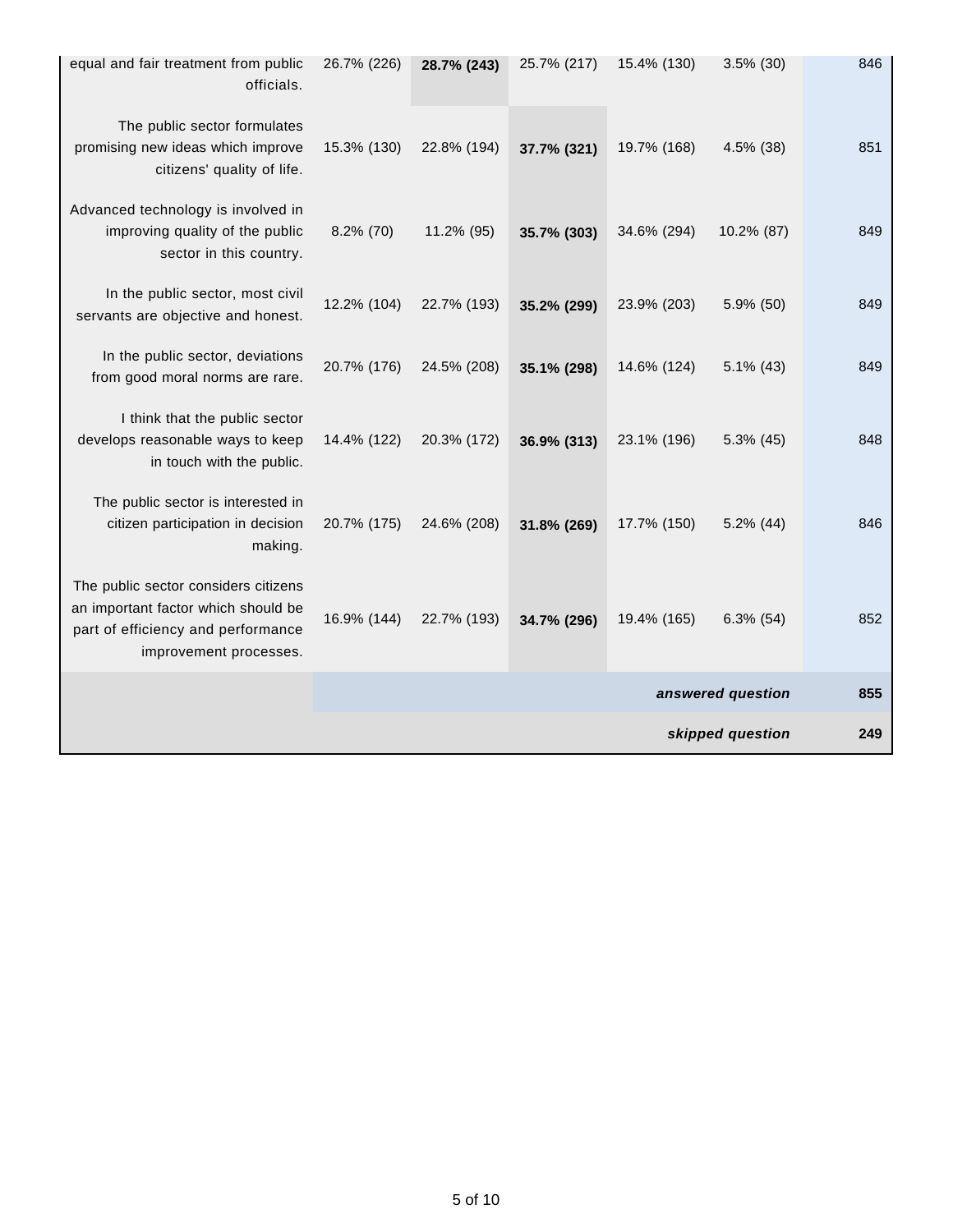| 5. Please indicate the extent to which these statements are true, or not true, descriptions of you. |                    |                       |                   |                          |  |  |
|-----------------------------------------------------------------------------------------------------|--------------------|-----------------------|-------------------|--------------------------|--|--|
|                                                                                                     | <b>Always true</b> | <b>Sometimes true</b> | Not true          | <b>Response</b><br>Count |  |  |
| I constantly seek updated<br>information about politics.                                            | 37.1% (315)        | 41.0% (348)           | 21.8% (185)       | 848                      |  |  |
| I vote in national elections.                                                                       | 73.4% (621)        | 14.2% (120)           | 12.4% (105)       | 846                      |  |  |
| I send support or protest letters to<br>public officials and the media.                             | 18.2% (155)        | 37.0% (315)           | 44.8% (381)       | 851                      |  |  |
| I participate in demonstrations.                                                                    | $5.7\%$ (48)       | 21.7% (183)           | 72.7% (614)       | 845                      |  |  |
| I take part in conversations and<br>debates on political matters.                                   | 29.0% (247)        | 43.6% (371)           | 27.4% (233)       | 851                      |  |  |
| I am a candidate for a public<br>office.                                                            | $2.0\%$ (17)       | $6.4\%$ (54)          | 91.6% (776)       | 847                      |  |  |
| I sign petitions related to political<br>issues.                                                    | 23.0% (196)        | 52.1% (443)           | 24.9% (212)       | 851                      |  |  |
| I am a member of a voluntary<br>organization that helps the<br>community.                           | 21.4% (182)        | 29.1% (248)           | 49.5% (421)       | 851                      |  |  |
|                                                                                                     |                    |                       | answered question | 852                      |  |  |
|                                                                                                     |                    |                       | skipped question  | 252                      |  |  |

| 6. What is your 5-digit zip code? (PLEASE TYPE CAREFULLY) |                          |
|-----------------------------------------------------------|--------------------------|
|                                                           | <b>Response</b><br>Count |
|                                                           | 799                      |
| answered question                                         | 799                      |
| skipped question                                          | 305                      |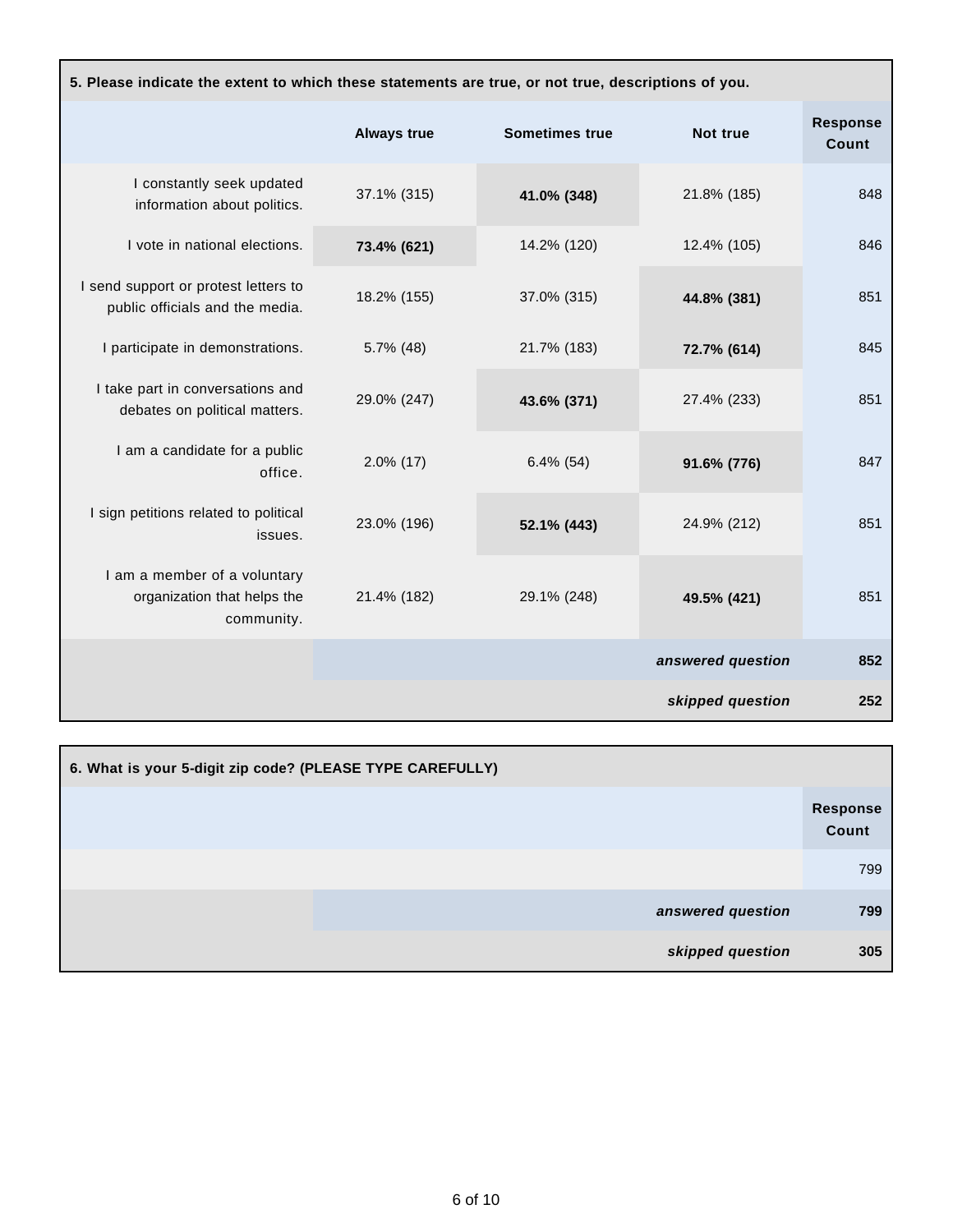| 7. What is your age? |                          |                            |                   |
|----------------------|--------------------------|----------------------------|-------------------|
|                      |                          | Response<br><b>Percent</b> | Response<br>Count |
| Under 20             | $\overline{\phantom{a}}$ | 0.2%                       | $\sqrt{2}$        |
| $20 - 24$            | $\blacksquare$           | 2.1%                       | $18\,$            |
| $25 - 34$            |                          | 15.6%                      | 133               |
| $35 - 44$            |                          | 21.2%                      | 180               |
| 45-54                |                          | 29.4%                      | 250               |
| 55-59                |                          | 12.7%                      | 108               |
| 60-64                |                          | 8.9%                       | ${\bf 76}$        |
| 65-74                |                          | 8.2%                       | $70\,$            |
| 75-84                | П                        | 1.4%                       | $12 \overline{ }$ |
| 85 years and over    | I                        | 0.2%                       | $\sqrt{2}$        |
|                      |                          | answered question          | 851               |
|                      |                          | skipped question           | 253               |

| 8. Are you |                                   |                          |
|------------|-----------------------------------|--------------------------|
|            | <b>Response</b><br><b>Percent</b> | <b>Response</b><br>Count |
| Female     | 69.7%                             | 561                      |
| Male       | 30.3%                             | 244                      |
|            | answered question                 | 805                      |
|            | skipped question                  | 299                      |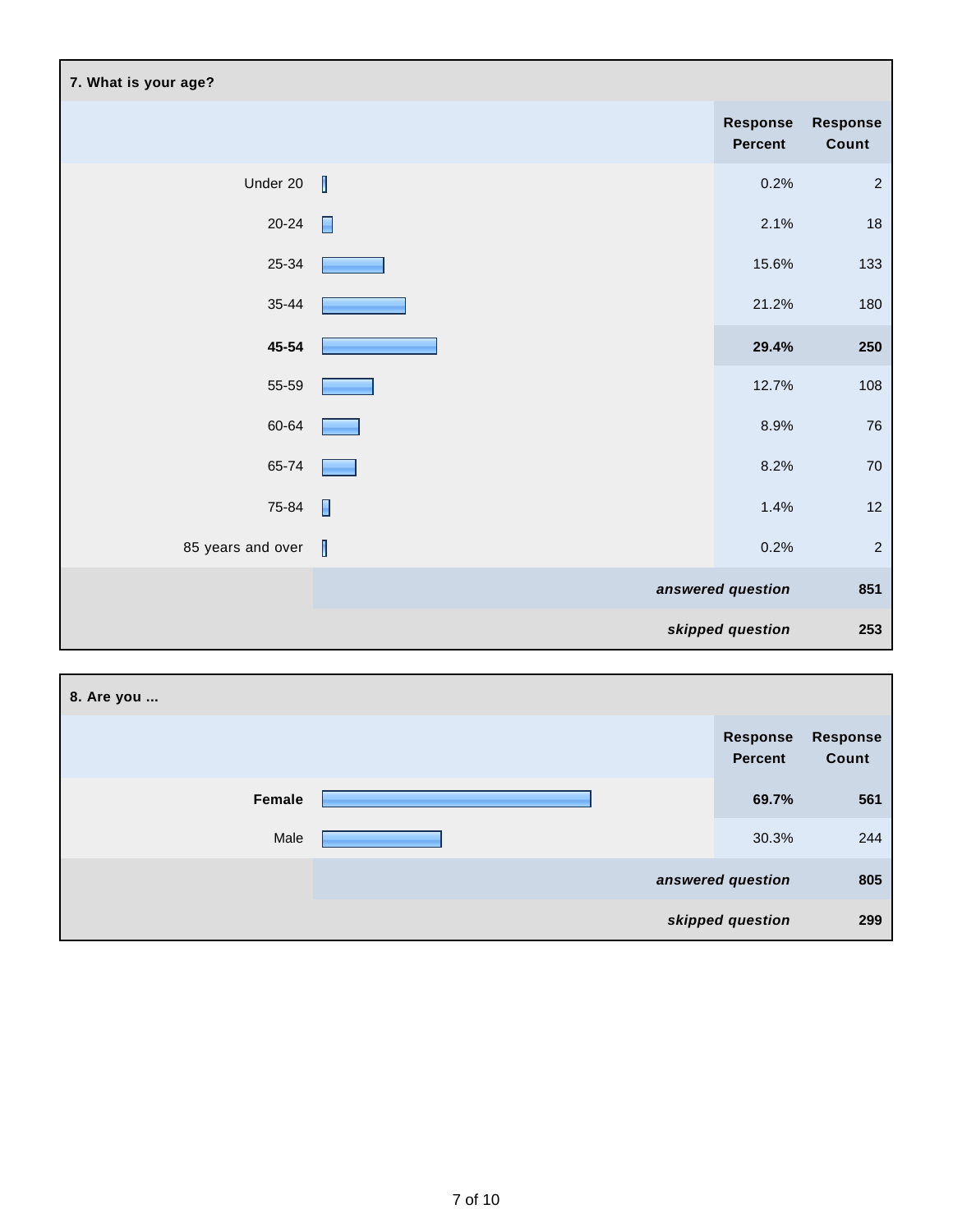

| 10. What is the last grade or class that you completed in school? |   |                                   |                          |
|-------------------------------------------------------------------|---|-----------------------------------|--------------------------|
|                                                                   |   | <b>Response</b><br><b>Percent</b> | <b>Response</b><br>Count |
| Less than 9th grade                                               | Π | 0.2%                              | $\boldsymbol{2}$         |
| 9th to 12th grade, no diploma                                     | E | 1.8%                              | 15                       |
| High school graduate (includes<br>equivalency)                    |   | 20.7%                             | 174                      |
| Some college, no degree                                           |   | 27.7%                             | 233                      |
| Associate degree                                                  |   | 10.9%                             | 92                       |
| Bachelors degree                                                  |   | 23.0%                             | 194                      |
| Graduate or professional degree                                   |   | 14.6%                             | 123                      |
| Other (please specify)                                            | П | 1.1%                              | $9$                      |
|                                                                   |   | answered question                 | 842                      |
|                                                                   |   | skipped question                  | 262                      |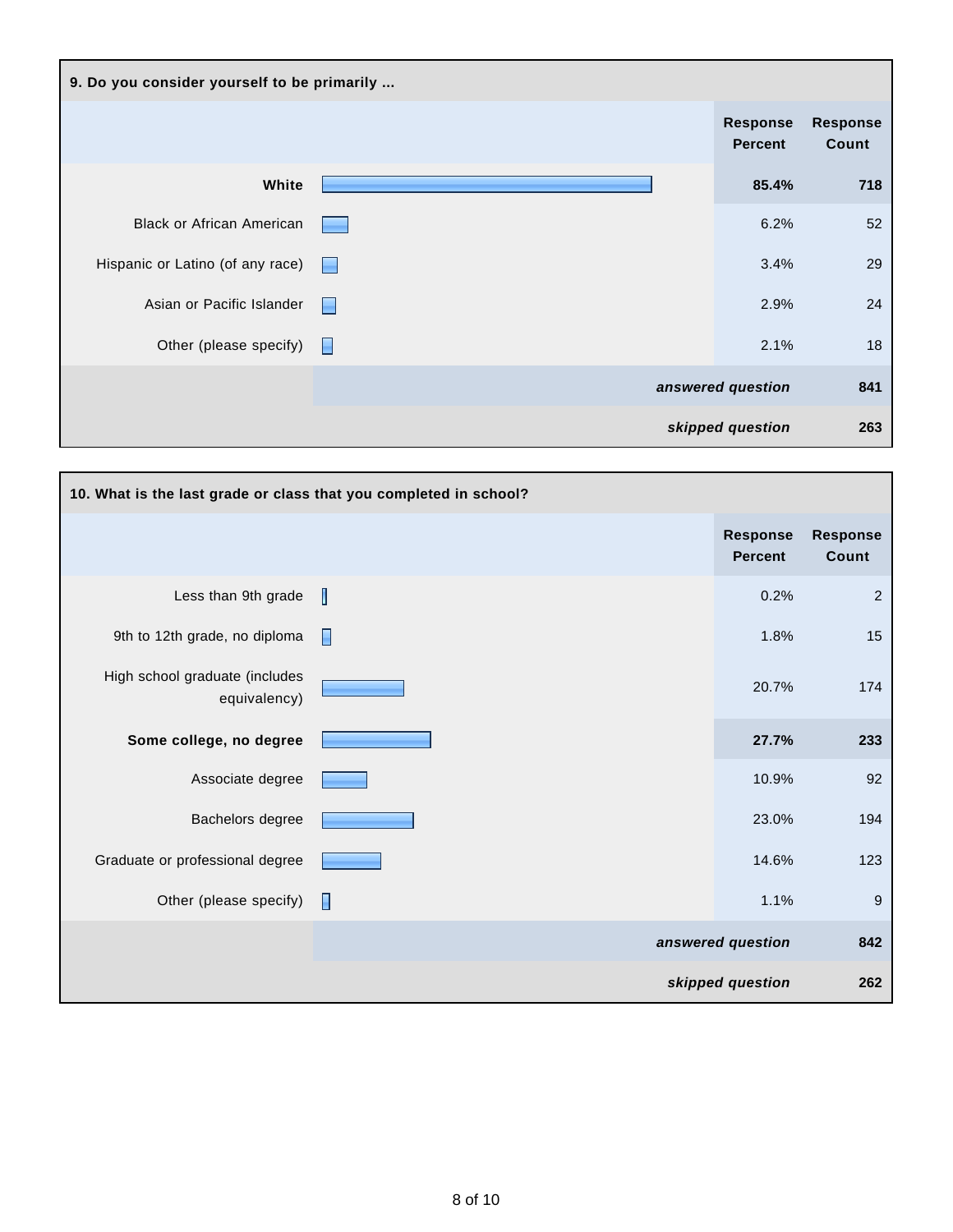| 11. Which of the following best describes your household: |  |                                   |                          |  |  |
|-----------------------------------------------------------|--|-----------------------------------|--------------------------|--|--|
|                                                           |  | <b>Response</b><br><b>Percent</b> | <b>Response</b><br>Count |  |  |
| Single person, living alone                               |  | 25.3%                             | 210                      |  |  |
| Married couple or partnership, with<br>no children        |  | 27.8%                             | 231                      |  |  |
| Married couple or partnership,<br>with 1 or more children |  | 37.2%                             | 309                      |  |  |
| Other                                                     |  | 9.6%                              | 80                       |  |  |
|                                                           |  | answered question                 | 830                      |  |  |
|                                                           |  | skipped question                  | 274                      |  |  |

| 12. Last year, what was your total household income from all sources, before taxes? |  |                                   |                          |  |  |
|-------------------------------------------------------------------------------------|--|-----------------------------------|--------------------------|--|--|
|                                                                                     |  | <b>Response</b><br><b>Percent</b> | <b>Response</b><br>Count |  |  |
| Less than \$10,000                                                                  |  | 5.5%                              | 47                       |  |  |
| \$10,000 to under \$25,000                                                          |  | 14.5%                             | 123                      |  |  |
| \$25,000 to under \$50,000                                                          |  | 26.0%                             | 221                      |  |  |
| \$50,000 to under \$75,000                                                          |  | 22.4%                             | 190                      |  |  |
| \$75,000 to under \$100,000                                                         |  | 11.9%                             | 101                      |  |  |
| \$100,000 to under \$150,000                                                        |  | 9.9%                              | 84                       |  |  |
| \$150,000 or more                                                                   |  | 4.4%                              | 37                       |  |  |
| I'd rather not say                                                                  |  | 5.5%                              | 47                       |  |  |
|                                                                                     |  | answered question                 | 850                      |  |  |
|                                                                                     |  | skipped question                  | 254                      |  |  |